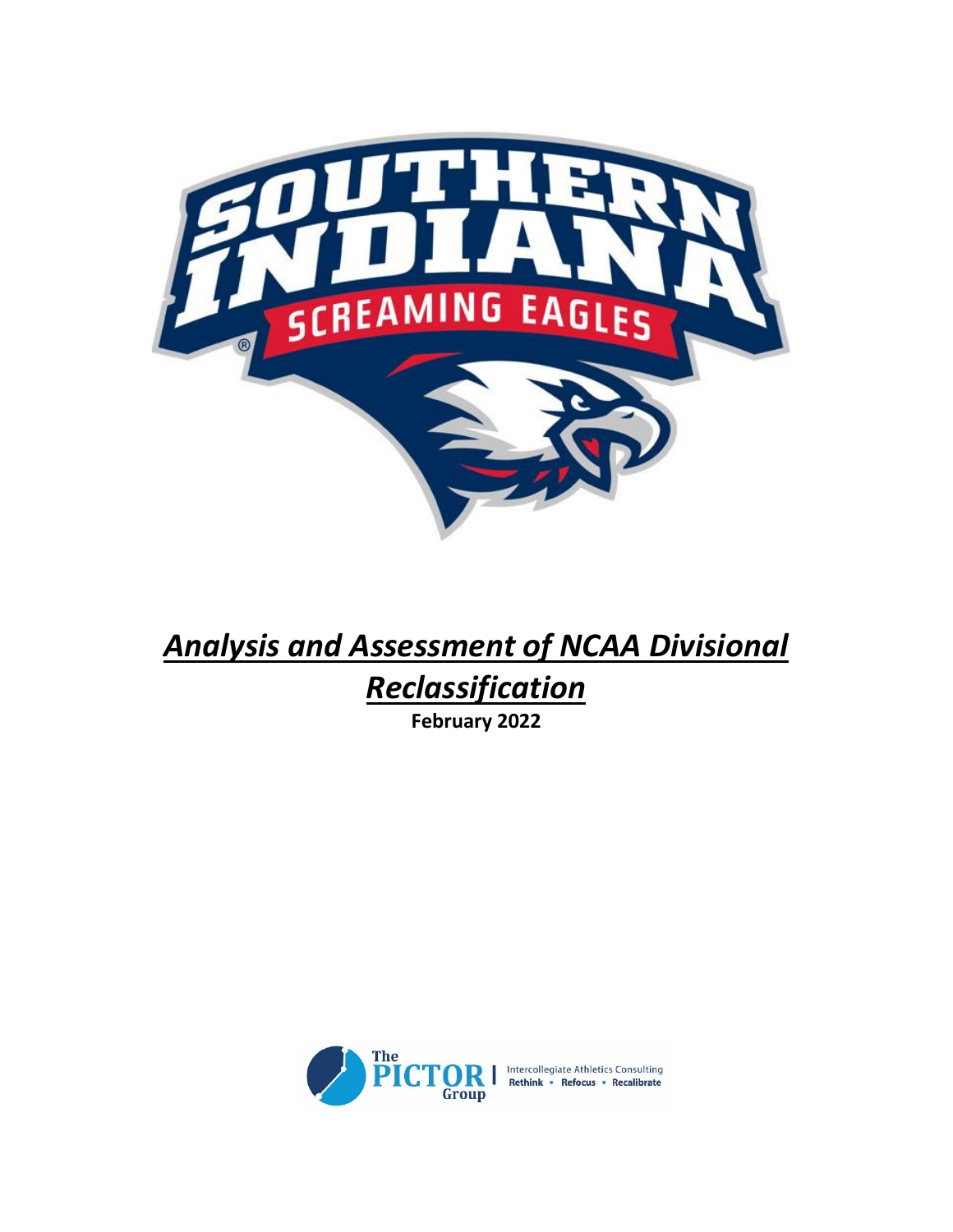# **UNIVERSITY OF SOUTHERN INDIANA ATHLETICS PROGRAM** *Analysis and Assessment of NCAA Divisional Reclassification* **February 2022**

#### **Process and Approach**

*The PICTOR Group (TPG)* was engaged by the University of Southern Indiana (USI) to assist with an *Analysis and Assessment of NCAA Divisional Classification* of the athletics program. This included an objective evaluation of the feasibility of USI reclassifying from membership in NCAA Division II to Division I and of conference membership options USI may consider. *The PICTOR Group's* work began in October 2021 and was led by Carolyn Schlie Femovich, Vice President, and Cary Groth, Chief Executive Officer.

Throughout the process, *TPG* consulted with Dr. Ronald Rochon, President, conducted weekly calls with, co-chairs of the Division I Exploratory Committee, Jon Mark Hall, Director of Athletics, and Nick LaRowe and participated in several meetings with the Exploratory Committee. Telephonic meetings were also held on multiple occasions with Steve Bridges, Vice President for Finance and Administration, to review comparative data and calls were scheduled with senior University administrators to assess the impact of the athletics program on other University departments. *The PICTOR Group* made an initial virtual presentation to the Board of Trustees on November 4, 2021, a subsequent presentation on January 13, 2022, and met in-person with the Board on January 18.

The Division I Exploratory Committee consisted of a cross-section of athletics department administrators and coaches, faculty and staff of the University, student representatives, alumni and community members. The Committee's work centered around the *NCAA Checklist for Strategic Plan* for reclassifying institutions based on Division I Philosophy and Institutional Performance Program Principles. The Exploratory Committee's assessment and report was completed in early December 2021 and presented to President Rochon in mid-December.

In addition, a campus survey was created to allow the University community to provide input regarding whether the University should reclassify from Division II to Division I. The survey consisted of one question: "In general, are you in favor of USI competing at the Division I level?" and included a comment box for participants to explain their response. Each recipient also was provided with a Frequently Asked Questions (FAQ) document prior to responding to the survey.

*The PICTOR Group* reached out to the NCAA to verify requirements for reclassification to Division I and maintained communication with several conference commissioners to explore potential membership options should USI decide to reclassify its athletics program. As a complement to the financial analysis provided by the University, *TPG* reviewed financial data for three Division I conferences.

#### **National Landscape**

#### NCAA Constitution and Restructuring

The NCAA has been undergoing significant changes to its governance of college sports across all three divisions. An NCAA Constitution Committee was created in August 2021 to draft an updated constitution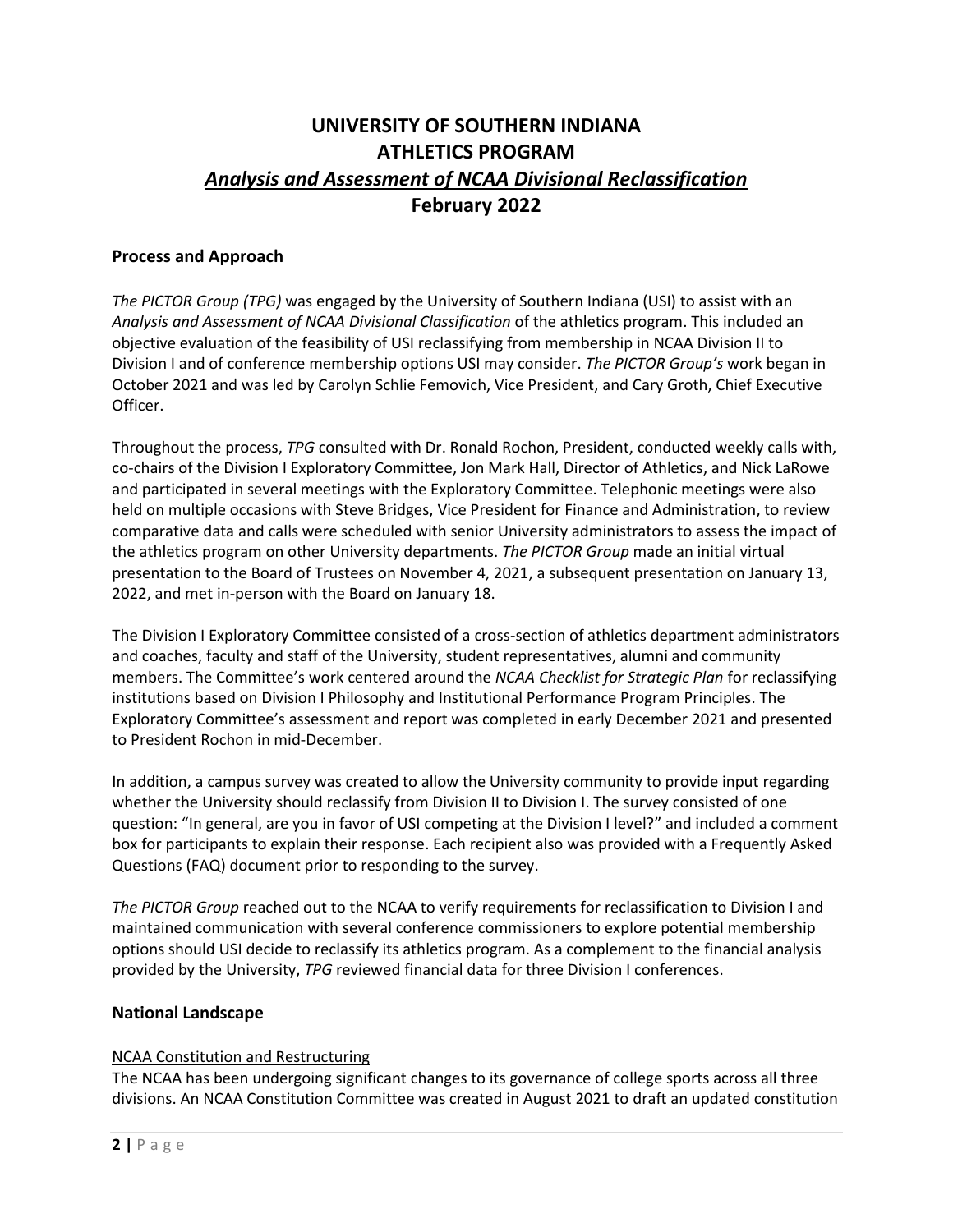based on membership feedback. A proposed constitution was voted upon and ratified by the membership at the 2022 NCAA Convention in January 2022. The new constitution deregulates the governance of college sports through the delegation of authorities and responsibilities to the divisions, conferences and member institutions. Each of the three NCAA divisions have begun their work to address critical issues for their membership to include defining membership standards, distribution of allocated revenue and governance representation. It is anticipated that initial decisions for each of the divisions will be completed by August of 2022. In addition to other changes, for Division I this could involve revising the standards or definition for what it means to be a Division I institution, or potentially a moratorium on approving new members.

#### Division I Requirements for Reclassification

NCAA Bylaws specify a member of Division II may petition the NCAA to change its membership to Division I subject to the following prerequisites:

- The institution has been an active Division II member for the preceding five years;
- The institution is in compliance with all Division I minimum sports sponsorship and financial aid requirements; and
- The institution has received an offer of membership by an active Division I multisport conference.

In order to petition to change its membership to Division I, the institution and its sponsoring conference shall complete an application and submit it to the NCAA Strategic Vision and Planning Committee. The application must be received in the national office not later than June 1 prior to the academic year in which the institution is seeking to begin its first year of the reclassification process. An application fee based on the estimated annual average value of direct benefits through distributions and championships made available to Division I members must accompany the application. The current amount of the application fee is approximately \$1.6 million.

The institution's application must include an initial strategic plan addressing the Division I philosophy statement and the requirements set forth by the Strategic Vision and Planning committee. The strategic plan must be approved by the sponsoring conference. The reclassification from Division II to Division I is a four-year process and involves submission of annual reports to the Strategic Vision and Planning Committee. Throughout the four-year process, the Committee monitors the institution's progress and compliance with the criteria of the reclassification process. If the institution has met the reclassification requirements, the Committee will refer the request for active Division I membership to the NCAA Board of Directors for approval, effective in August of that year.

#### Division I Conference Membership

Beginning in the summer of 2021 to the present date, it has been a very active time of membership change for a number of Division I conferences, especially those in the mid-west. While the changes have created uncertainty and potential instability for conferences and institutions, it also presents opportunities for USI and other institutions considering reclassification to Division I.

*The PICTOR Group* identified three Division I conferences as potential membership opportunities for USI within the geographic footprint of the University. Contact was initiated and maintained with the commissioners of the Ohio Valley Conference (OVC), Horizon League and ASUN Conference to inquire about their membership interests and the potential for an institution reclassifying from Division II. All three conferences indicated an openness to discussions regarding USI should the University decide to pursue reclassification to Division I.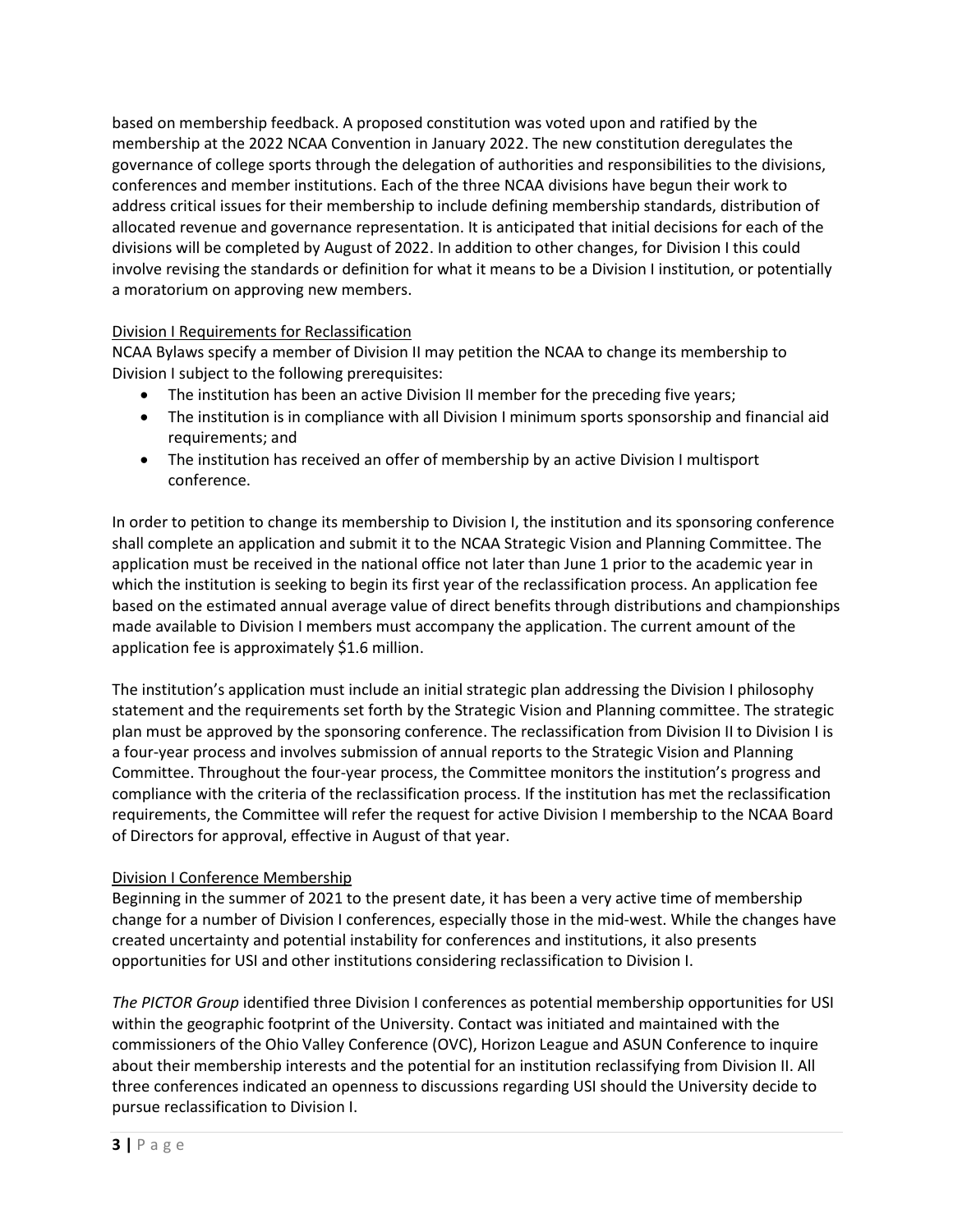*The PICTOR Group* compared the median athletics expenses of USI's current conference (GLVC) with the median athletics expenses of the three Division I conferences identified above. The OVC and the Horizon League had comparable expenses but were significantly higher than the GLVC. The ASUN's overall expenses were approximately \$5 million higher than the other two Division I conferences.

## **Analysis of Comparative Data**

Based on the financial analysis done by USI's Vice President for Finance and Administration, if the USI athletics program were to compete successfully at the NCAA Division I level, the current budget would need to be increased by approximately \$6 million annually. His financial analysis breaks down the adjustments that would need to be made in the operating, personnel and athletics grant-in-aid budget for USI to be competitive. The full financial analysis was shared with *TPG* and was included with the report from the Division I Exploratory Committee.

The largest financial investment to transition to Division I would be in personnel and athletics grant-inaid. The additional athletics personnel identified in the Exploratory Committee's report will be essential for the effective management of a Division I athletics program. The athletics aid maximum for Division II institutions is approximately 60% less than for Division I institutions.

The institution has projected a student fee assessment as a key source of revenue to fund a Division I athletics program. Additional University and external revenue sources will need to be identified and secured to supplement the athletics budget. A well-executed plan to enhance ticket sales, sponsorships and licensing, as well as a comprehensive development and fund-raising plan will need to be implemented. The collaboration between athletics and central campus is essential for the external revenue expectations to be realized.

### **Review of Athletics Department Structure and Management**

The leadership of the athletics department is quite strong given the long-standing tenure and respect for the athletics director, and effectiveness of his administrative team. However, the administrative and support staff is relatively small even for a Division II program. Should USI decide to reclassify to Division I, additional positions in areas such as compliance, academics support, communications, marketing and development will need to be added early in the process to ensure the requirements for a Division I program are met.

The University sponsors more than the minimum of 14 sports required for Division I membership. With the addition of men's and women's swimming and diving this Fall, the size and scope of the athletics program is comprehensive with 19 intercollegiate sports. Monitoring the quality of the student-athlete experience, and a commitment to gender equity and diversity are important components for all athletics programs.

Overall, the athletics program has experienced competitive success nationally as a Division II athletics program. USI student-athletes expect to compete for national championships. The coaching staff consists of a mix of veteran head coaches and those with fewer years in tenure. Currently, most of the team sports have full-time assistant coaches. Should the University reclassify to Division I, assistant coaches will need to be added to be competitive with staffing levels within the new conference and at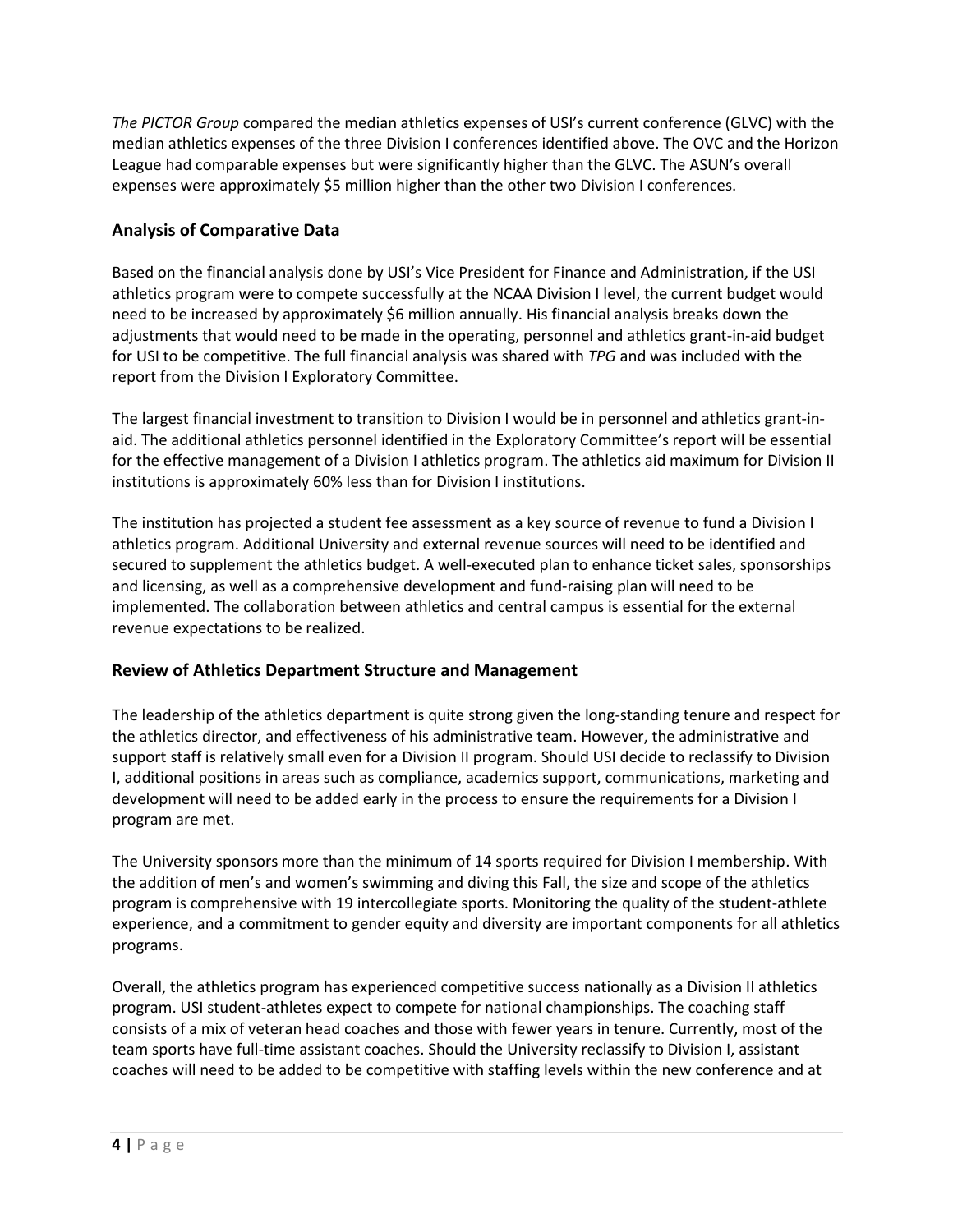the Division I level. Affiliate memberships will need to be explored for USI sports that the new conference does not sponsor.

USI's athletic facilities are very impressive and position the athletics program well to recruit and meet the training and competitive needs of the student-athletes. The Screaming Eagles Arena and the new Aquatic Center are state-of-the-art facilities. The facilities for the track and field, tennis and soccer programs need improvements to provide the necessary training and competitive needs for those programs.

There is a programmatic and cultural difference between Division II and Division I. The athletics administration and coaching staff will need to be prepared to meet the NCAA philosophy and expectations of a successful Division I program. Student-athletes will also need to adjust to the competitive challenges and expectations of Division I.

#### **Institutional Philosophy and Commitment to a Division I Program**

Dr. Ronald Rochon provides strong and inclusive executive leadership for the University. The senior leadership team is well-positioned and committed to the advancement of the University and success of its athletics program. The Board of Trustees has been intricately involved with the evaluation process and has been kept well-informed by the president and his leadership team.

The approach used to assess the appropriate NCAA competitive division has been a very collaborative and transparent process. Representatives from the administration, faculty, staff and student body have worked together to evaluate and analyze the differences between the NCAA divisions and the advantages and or disadvantages of making a transition to Division I. The Division I Exploratory Committee included a broad representation from across the University, community, and from athletics.

The University and the athletics program have a strong commitment of ensuring institutional oversight and control as defined by the NCAA. There is presidential oversight of the athletics program, and the Director of Athletics reports directly to the president as a member of the senior leadership team.

Throughout the exploration process, the University has maintained a focus on the four goals of the USI *2021-2025 Strategic Plan*: Student Success, Foster Impactful Engagement, Elevate Visibility and Reputation and Strengthen Financial Viability. The question asked throughout the process was would the decision to move to Division I contribute to those goals and would the decision to move to Division I coincide with the *Mission* and *Vision* of the University.

#### **NCAA Reclassification Process**

Should the University decide to pursue reclassification of its athletics program to Division I, immediate steps need to be taken to meet the NCAA requirements and timeframe for applying for Division I membership. As noted above, one of the initial requirements is for the institution to receive an offer of membership from an active Division I multisport conference. Discussions with the designated conference to secure an offer of membership should take place in an expeditious manner prior to USI's official decision by the Board of Trustees to reclassify to Division I.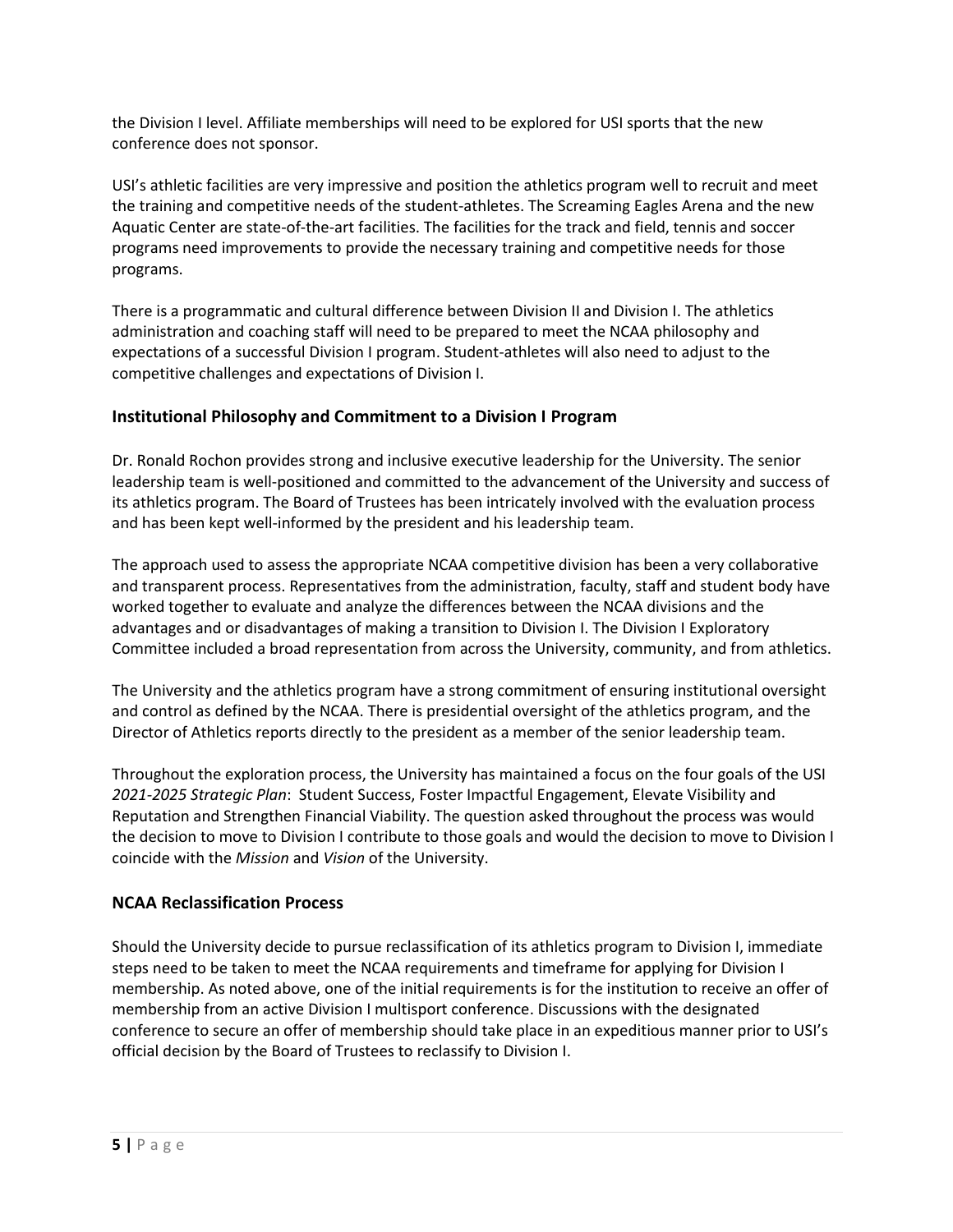Once the University's decision and announcement has been made, it will be essential that a strategic planning process get underway immediately to guide the athletics department's reclassification and to meet the NCAA application deadline of June 1. As previously noted, USI's application must include an initial strategic plan addressing the Division I philosophy statement and the requirements set forth by the NCAA. The strategic plan must be approved by the Division I conference, and the NCAA application fee must accompany the application. The reclassification from Division II to Division I is a four-year process and involves submission of detailed annual reports to the NCAA Strategic Vision and Planning Committee.

#### **Assessment and Summary**

The University of Southern Indiana's exploratory process to determine whether to reclassify to Division I has been very comprehensive and transparent and involved opportunities for input from the entire campus community. Dr. Rochon is to be commended for such a thorough and thoughtful assessment process for the University.

Division I classification can be a catalyst for change for the University. *Accelerating Impact: USI's Strategic Plan, 2021-2025* established four goals to guide the University's strategic efforts. Reclassifying the athletic program to Division I relates directly to *Goal Three* --*Elevate Visibility and Reputation*. It could also have a tangential impact on one or more of the other goals within the plan.

Reclassification to Division I could have a significant impact on the long-term interest of the University. Becoming a Division I institution presents an opportunity to elevate the profile and visibility of the University in the region and to put USI on a level with the other public institutions in the state of Indiana. Division I classification can help to broaden the scope of recruitment for students as well as student-athletes and assist in meeting the enrollment and diversity goals of the University.

This is a timely opportunity and decision for the University given the changing national landscape for collegiate athletics. In light of recent conference membership realignment in the region, the OVC has conveyed their desire for USI to reclassify and join the conference.

The on-going NCAA governance discussions could impact future Division I membership standards or impose a moratorium on new members. It will be essential that the University move quickly to secure a formal offer of membership with a Division I conference, and notify the NCAA of the University's intention to apply for reclassification to Division I. The athletics strategic planning requirements for reclassification to Division I should get underway immediately thereafter.

For a successful transition from Division II to Division I, the following considerations should be addressed:

- 1. Broad institutional support and commitment will be necessary to insure a well-managed and successful Division I athletics program.
- 2. From the beginning of the transition process, it will be essential that the University establish itself as a viable Division I program with the staffing, scholarships and facilities to be successful.